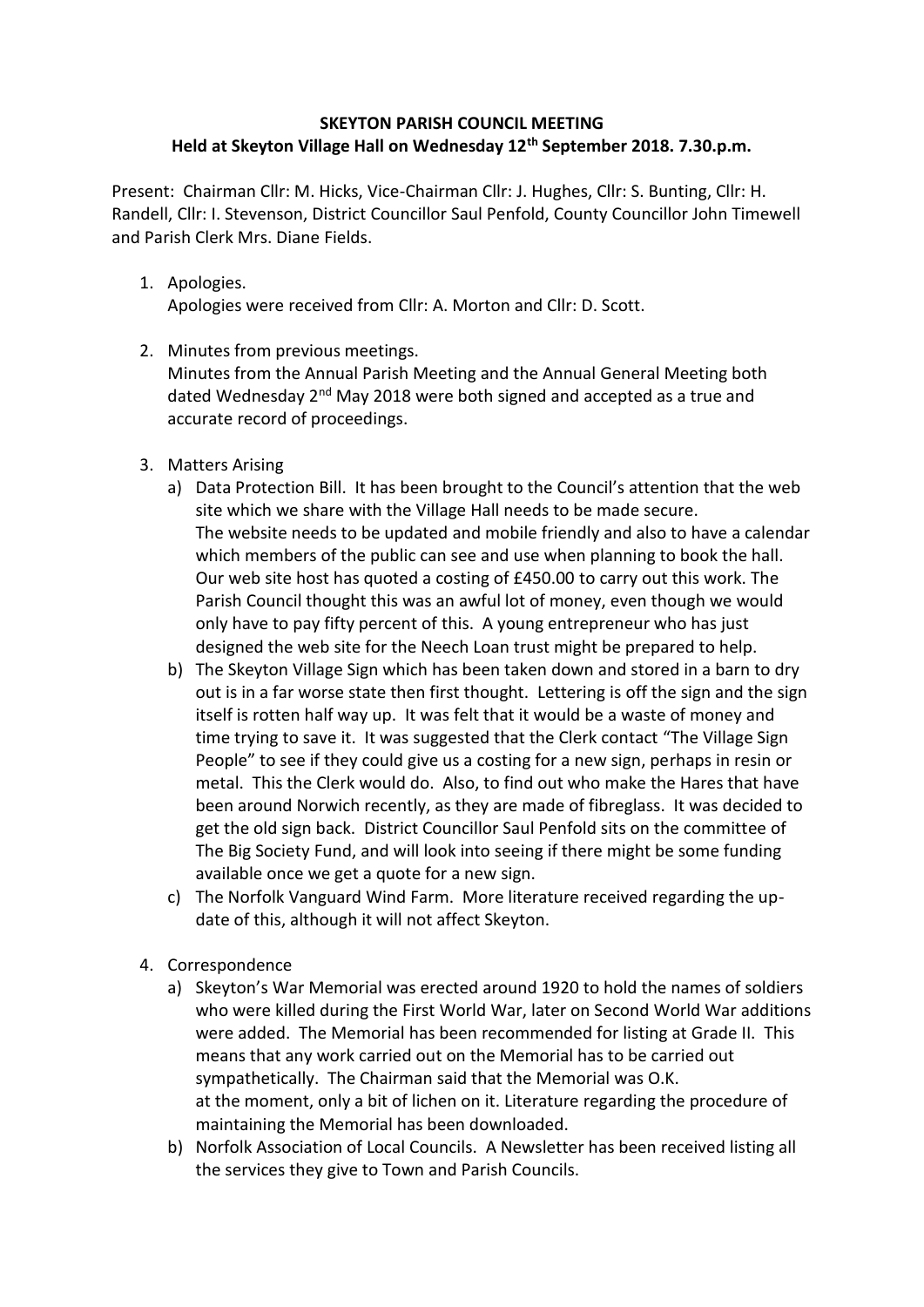- 5. Planning
	- a) PF/18/0702. Although, these plans were agreed on by Skeyton Parish Council, NNDC turned them down. This up-date is an appeal made by the client.
- 6. Finance
	- a) Bank Statement up to 2<sup>nd</sup> September 2018 has been received.
	- b) Clerk's Insurance has been paid.
	- c) URM, the company we use for our bottle bank. Since  $3^{rd}$  April 2018, we have collected 1.8 tonnes which in turn will give us around £100.00 in revenue.
	- d) Clerk's Wages and Tax has been paid.
	- e) Accounts no news as yet. Clerk has e-mailed.
- 7. Highways
	- a) Parish Partnership. Correspondence has been received regarding funding support. NCC has provisionally been allocated £325,000 to fund schemes put forward by Town and Parish Councils and they are particularly keen to encourage and support first-time bids. The letter also goes on to encourage bids from Town and Parish Council with annual incomes (precept plus any other income) below £2,000 they are offering the following support:-

75% County Council contribution

£5,000 maximum bid value

Offer available only once to any bidder.

Our Chairman explained that a few years ago we tried to get help laying a hard standing area down Common Road, so house owners could park their cars on this which would make more room for farm vehicles and the dustcart, but if was felt that this would incur an awful lot of the Precept allowance. County Councillor John Timewell suggested that if we furnished him with all the correspondence regarding Common Road, he would see what he could do.

A footpath between the Bunting end of Chapel Loke by the side of the field to join up with the path across the stubble fields towards Model Farm Cross Road is impenetrable due to undergrowth. This has been reported to the Highways. Also, the sign saying "Footpath" on Green Lane has broken off, this has been reported before, Clerk to report again.

Flooding in School Lane. Fifty percent dug out like grupps, not soak-aways. As you approach Skeyton on the Flemingham Road, there is a slight bump in the road, this road is cracked here and needs repairing.

Black Horse Road dropping every side. Surface is so smooth, if we get a bad winter this road will be lethal. Also, the road is on the Bus route into the village. Clerk to report all this and also to check with Jon Winnett, about the purchase of grit salt.

## 8. Any Other Business

 District Councillor Saul Penfold said "The full Council tried to get NNDC to write to NCC proposing that they scrapped the charges on waste re-cycling as this was leading to people putting the wrong items in their black bins". The letter was turned down and not sent.